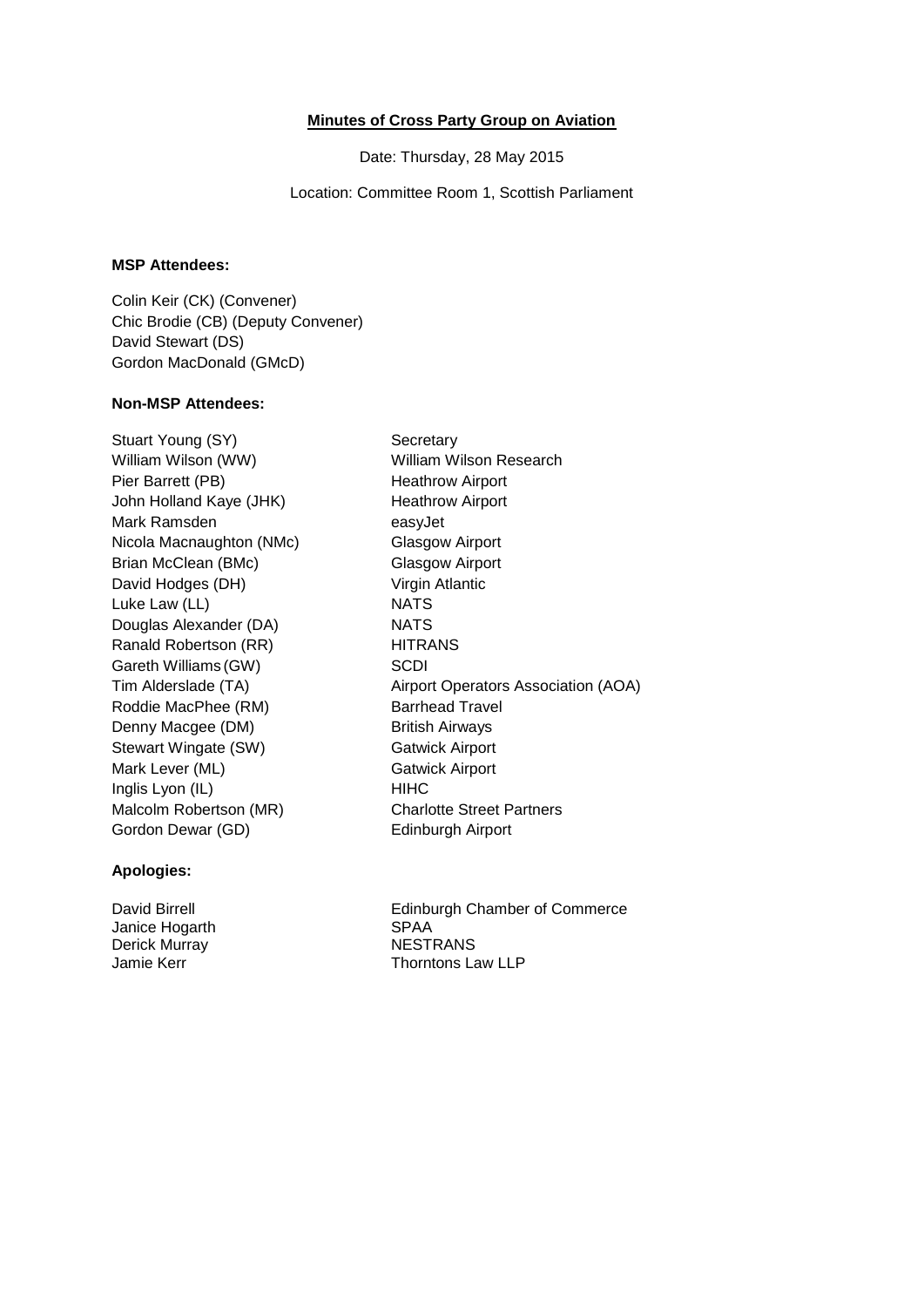| Description                                                                                                                               | <b>Discussion points</b>                                                                                                                                                                                                                                                                                                                                                                                                                                                                                                                                                                                                                        | Action                                                                                                                                                                                                                                                                                                                 |
|-------------------------------------------------------------------------------------------------------------------------------------------|-------------------------------------------------------------------------------------------------------------------------------------------------------------------------------------------------------------------------------------------------------------------------------------------------------------------------------------------------------------------------------------------------------------------------------------------------------------------------------------------------------------------------------------------------------------------------------------------------------------------------------------------------|------------------------------------------------------------------------------------------------------------------------------------------------------------------------------------------------------------------------------------------------------------------------------------------------------------------------|
| <b>ITEM 1: Welcome and</b><br>apologies                                                                                                   |                                                                                                                                                                                                                                                                                                                                                                                                                                                                                                                                                                                                                                                 |                                                                                                                                                                                                                                                                                                                        |
| <b>ITEM 2: Approval of draft</b><br>minutes from February<br>meeting                                                                      |                                                                                                                                                                                                                                                                                                                                                                                                                                                                                                                                                                                                                                                 | <b>AGREED by</b><br><b>Cross Party</b><br>Group                                                                                                                                                                                                                                                                        |
| <b>ITEM 3: Matters arising &amp;</b><br><b>AGM</b>                                                                                        | May meeting of CPG also AGM.                                                                                                                                                                                                                                                                                                                                                                                                                                                                                                                                                                                                                    | No issues<br>raised and all<br><b>Office Bearers</b><br>returned.<br>Convener:<br><b>Colin Keir</b><br><b>MSP</b><br><b>Deputy</b><br><b>Conveners:</b><br><b>John Scott</b><br><b>MSP, David</b><br><b>Stewart MSP</b><br>& Chick<br><b>Brodie MSP</b><br>Secretary:<br><b>Stuart Young</b><br>(Edinburgh<br>Airport) |
| <b>ITEM 4: Convener to</b><br>introduce John Holland-<br>Kaye from Heathrow Airport<br>and Stewart Wingate from<br><b>Gatwick Airport</b> |                                                                                                                                                                                                                                                                                                                                                                                                                                                                                                                                                                                                                                                 |                                                                                                                                                                                                                                                                                                                        |
| <b>ITEM 5: Presentation by</b><br><b>Stewart Wingate, CEO of</b><br><b>Gatwick Airport</b>                                                | SW opened by saying it is amazing how<br>things have transitioned for UK airports<br>since the break-up of BAA<br>Gatwick Airport is regularly delivering<br>record service levels for passengers and<br>is a better option for the rest of the UK in<br>SW's opinion<br>One in five passengers travel through<br>۰<br><b>Gatwick for business</b><br>In SW's opinion they are seeing new<br>۰<br>aviation trends at Gatwick - trends which<br>are mirroring what's happening in<br>Scotland<br>Gatwick has invested £1.2bn already and<br>a further £1bn is planned over the next<br>seven years<br>In his opinion, SW said that future trends |                                                                                                                                                                                                                                                                                                                        |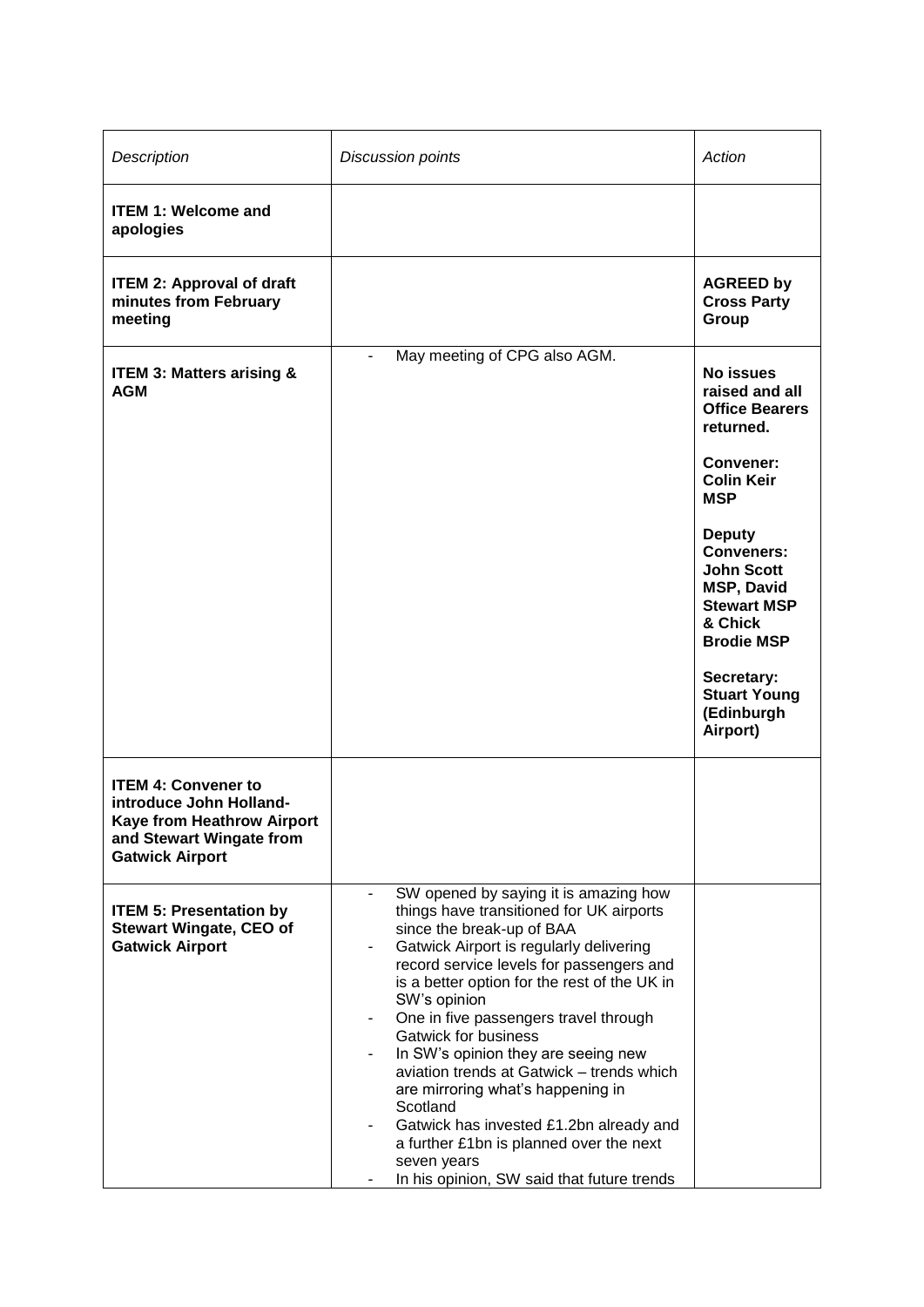|                                | will see low cost carriers driving                                          |  |
|--------------------------------|-----------------------------------------------------------------------------|--|
|                                | passenger growth                                                            |  |
|                                | Scottish airports have already been part                                    |  |
|                                | of this and is something that Heathrow                                      |  |
|                                | hasn't experienced                                                          |  |
|                                | Referred to the growth in Dreamliner                                        |  |
|                                | expansion or 'hub busters' which has                                        |  |
|                                | provided new opportunities for direct                                       |  |
|                                | flying                                                                      |  |
|                                | According to SW there are three key                                         |  |
|                                | things important for Scotland in the                                        |  |
|                                | ongoing capacity debate:                                                    |  |
|                                | Scotland cherishes direct flights to                                        |  |
|                                | international destinations                                                  |  |
|                                | Scotland still wants access to London<br>$\bullet$                          |  |
|                                | itself                                                                      |  |
|                                | As well as choice of direct                                                 |  |
|                                | international destinations, Scotland                                        |  |
|                                | should still have the choice of                                             |  |
|                                | transferring through London.                                                |  |
|                                | In event that Gatwick is chosen as the                                      |  |
|                                | expansion option by the Airports                                            |  |
|                                | Commission then they would deliver a                                        |  |
|                                | £20m new route development fund                                             |  |
|                                | (double that offered by Heathrow) and it                                    |  |
|                                | would be available for 10 years whereas                                     |  |
|                                | Heathrow's would only be available for                                      |  |
|                                | three. No public money will be used in                                      |  |
|                                | Gatwick's development fund.                                                 |  |
|                                | According to the Airports Commission,                                       |  |
|                                | between 2025 and 2050 there will be an                                      |  |
|                                | additional 50m more passengers                                              |  |
|                                | travelling through Gatwick from Scottish                                    |  |
|                                | airports.                                                                   |  |
|                                | Gatwick will be paying for all surface                                      |  |
|                                | access                                                                      |  |
|                                | Scotland's economy has been a growing                                       |  |
|                                | opportunity for Gatwick over the last 25                                    |  |
|                                | years.                                                                      |  |
|                                | In terms of environmental impacts,                                          |  |
|                                | expansion at Gatwick would impact                                           |  |
|                                | approx. 36,000 people whereas                                               |  |
|                                | expansion at Heathrow would impact over                                     |  |
|                                | 680,000 people. Gatwick will also pay the<br>council tax of those affected. |  |
|                                |                                                                             |  |
|                                | If Heathrow is expanded it would generate                                   |  |
| <b>ITEM 6: Presentation by</b> | approx. £14bn for the Scottish economy                                      |  |
| John Holland Kaye, CEO of      | and create 16,000 new jobs                                                  |  |
| <b>Heathrow Airport</b>        | This growth would make it easier for                                        |  |
|                                | Scottish exports but lack of capacity at                                    |  |
|                                | Heathrow is holding this back                                               |  |
|                                | Scotland is changing rapidly and requires                                   |  |
|                                | better connectivity with the rest of the                                    |  |
|                                | world                                                                       |  |
|                                | JHK predicts that Scotland will have a                                      |  |
|                                | direct link with China within the next five                                 |  |
|                                | years                                                                       |  |
|                                | Heathrow is helping to satisfy demand for                                   |  |
|                                | better connectivity but requires two short                                  |  |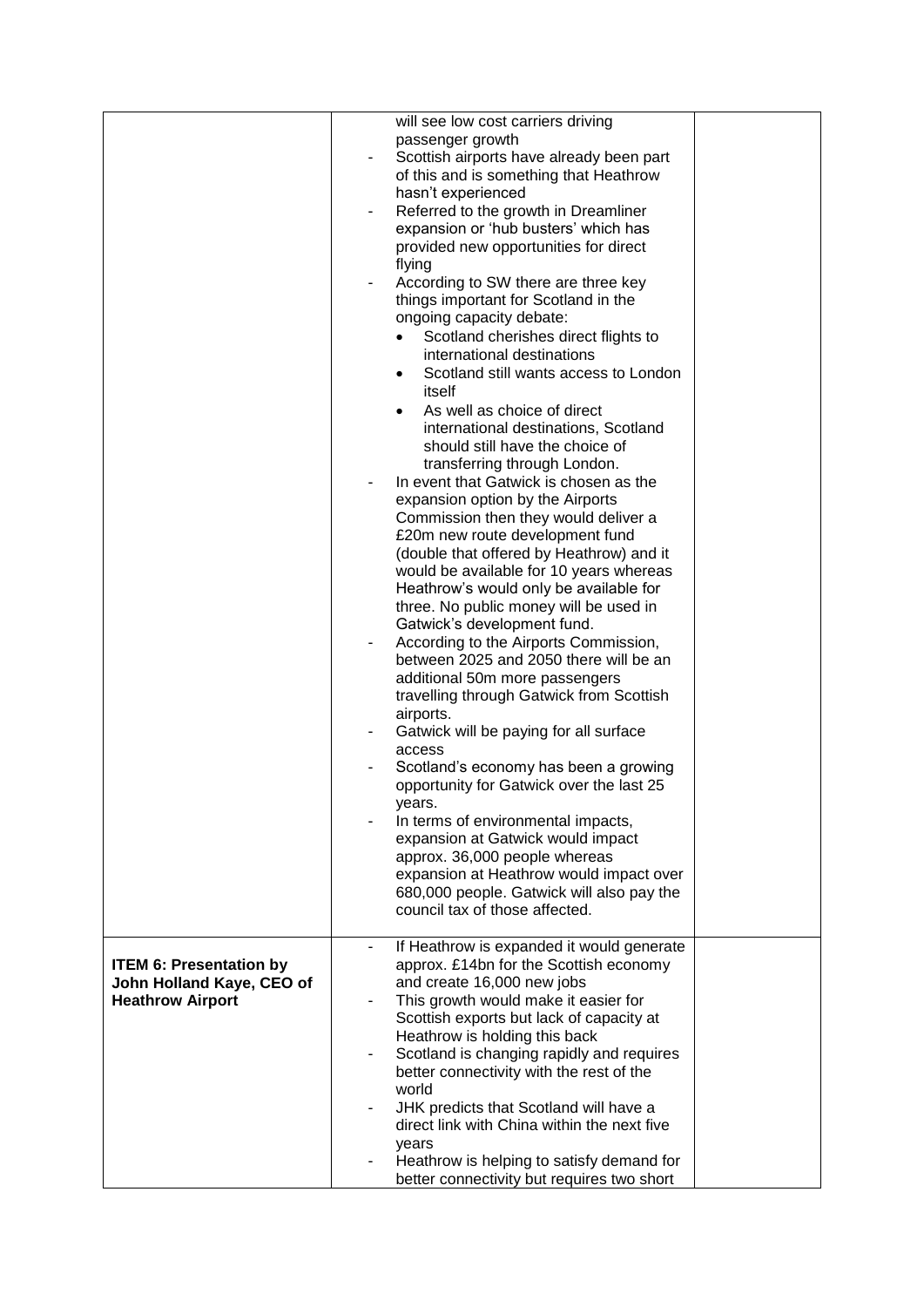|                             | haul flights for every long haul service it                                          |  |
|-----------------------------|--------------------------------------------------------------------------------------|--|
|                             | has                                                                                  |  |
|                             | Heathrow has already consulted with the                                              |  |
|                             | Scottish Government on improvement                                                   |  |
|                             | plans for Scottish connectivity<br>JHK highlighted Heathrow's creation of a          |  |
|                             | £10m route development fund                                                          |  |
|                             | Airport also working with easyJet to                                                 |  |
|                             | expand the 68 existing routes from                                                   |  |
|                             | Heathrow, including more connectivity to                                             |  |
|                             | Scotland                                                                             |  |
|                             | Highlighted partnerships between the                                                 |  |
|                             | airport and VisitScotland and Glasgow                                                |  |
|                             | City Council focused on enhancing<br>tourism                                         |  |
|                             | Highlighted new connection between                                                   |  |
|                             | <b>Heathrow and Inverness</b>                                                        |  |
|                             | JHK believes that only expansion at                                                  |  |
|                             | Heathrow would safeguard Scottish                                                    |  |
|                             | tourism                                                                              |  |
|                             | Due to lack of capacity at Heathrow there                                            |  |
|                             | are dozens of airlines which want to fly                                             |  |
|                             | there but can't<br>Question from DS on lack of guarantees from                       |  |
| <b>ITEM 7: Questions to</b> | airports on their commitment to links between                                        |  |
| speakers and open debate    | London and Scottish Highlands.                                                       |  |
|                             |                                                                                      |  |
|                             | SW: Highlighted the concept of                                                       |  |
|                             | safeguarding of slots and the importance                                             |  |
|                             | of this in the future. Gatwick is 100%<br>supportive of the legal framework for slot |  |
|                             | safeguarding.                                                                        |  |
|                             | JHK: Heathrow has also looked at this                                                |  |
|                             | issue and has been in touch with HIAL.                                               |  |
|                             | Heathrow would divert current Dundee                                                 |  |
|                             | PSO agreement and highlighted £10m                                                   |  |
|                             | route development fund.                                                              |  |
|                             | Highlighted the clear demand for an<br>Inverness market and said best way to         |  |
|                             | ensure this is with expansion at                                                     |  |
|                             | Heathrow.                                                                            |  |
|                             | SW: Gatwick are pressing DfT for clear                                               |  |
|                             | decisions on airport expansion to be                                                 |  |
|                             | "written down" and guaranteed.                                                       |  |
|                             | CB questioned lack of mention of sub-orbital                                         |  |
|                             | flights, Prestwick, carbon emissions, freight,                                       |  |
|                             | airspace safety, APD and financial performance in                                    |  |
|                             | either airport presentation.                                                         |  |
|                             |                                                                                      |  |
|                             | SW: On carbon emissions, with current<br>emission targets in place, only one         |  |
|                             | runway is viable                                                                     |  |
|                             | Gatwick have been doing a lot of work                                                |  |
|                             | with NATS to maximise airspace safety                                                |  |
|                             | and they are confident they can operate                                              |  |
|                             | safely                                                                               |  |
|                             | In terms of APD, Gatwick are fully briefed<br>on proposed changes and how this could |  |
|                             | impact on Scotland                                                                   |  |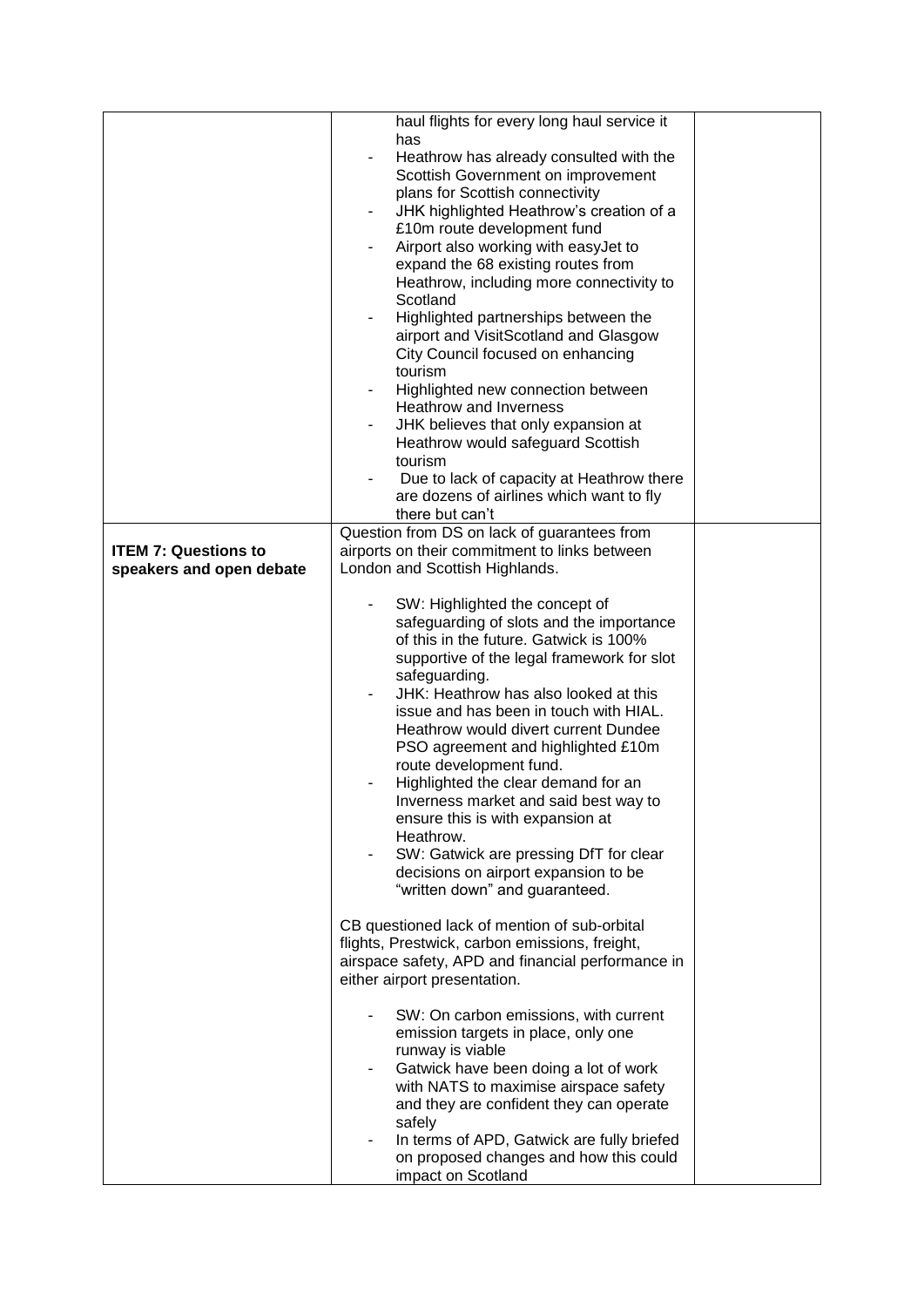| In terms of financial performance, a new<br>runway at Gatwick would cost £7.8bn.<br>This would be a phased process and half<br>the project would be debt-financed.<br>JHK: Expansion at Heathrow would help<br>increase high value/quality goods exports<br>from Scotland<br>Aviation is one of the safest modes of<br>transport. Heathrow has a plan with<br>NATS to maintain airspace safety.<br>In terms of APD, Heathrow supports the<br>abolition of the tax over time.<br>In terms of financial performance,<br>۰.<br>Heathrow has invested £11bn over the<br>last 10 years.<br>In his opinion, JHK said that it will be<br>some time before sub-orbital flights<br>become the norm. Mainstream current<br>technology will remain. |  |
|------------------------------------------------------------------------------------------------------------------------------------------------------------------------------------------------------------------------------------------------------------------------------------------------------------------------------------------------------------------------------------------------------------------------------------------------------------------------------------------------------------------------------------------------------------------------------------------------------------------------------------------------------------------------------------------------------------------------------------------|--|
| GMcD questioned the need for worrying about<br>Gatwick or Heathrow altogether and why<br>expansion at either airport mattered.<br>JHK: It's about competition of choice and<br>that airports need to expand to give<br>passengers choice                                                                                                                                                                                                                                                                                                                                                                                                                                                                                                 |  |
| SW: Choice is very important. Transfer<br>airports aren't as important anymore.<br>CK focused on expansion and capacity and asked<br>if London airports were actually allowed to expand<br>on these scales?                                                                                                                                                                                                                                                                                                                                                                                                                                                                                                                              |  |
| SW: Tory party cancelled plans for a third<br>runway at Heathrow after creation of the<br>government coalition<br>This is the first time Gatwick has been<br>able to make its case for a second runway<br>There is political support for the Gatwick<br>proposal<br>JHK: Expansion at Heathrow is<br>deliverable but needs cross-party support<br>Time to act is now, difficult decisions have<br>been put off for too long.<br>Heathrow is running out of connectivity                                                                                                                                                                                                                                                                  |  |
| GD said that it's airlines which create connectivity,<br>not airports. Referred to Willie Walsh who doesn't<br>believe Heathrow expansion is achievable and<br>Virgin Atlantic Little Red which is scrapping its<br>service as Heathrow isn't working for it. GD stated<br>we should be listening to airlines not airports.                                                                                                                                                                                                                                                                                                                                                                                                              |  |
| JHK said that Heathrow likes a challenge<br>and stated that British Airways and<br>easyJet don't want to see Gatwick<br>expansion<br>CK asked about the relevance of slots to                                                                                                                                                                                                                                                                                                                                                                                                                                                                                                                                                            |  |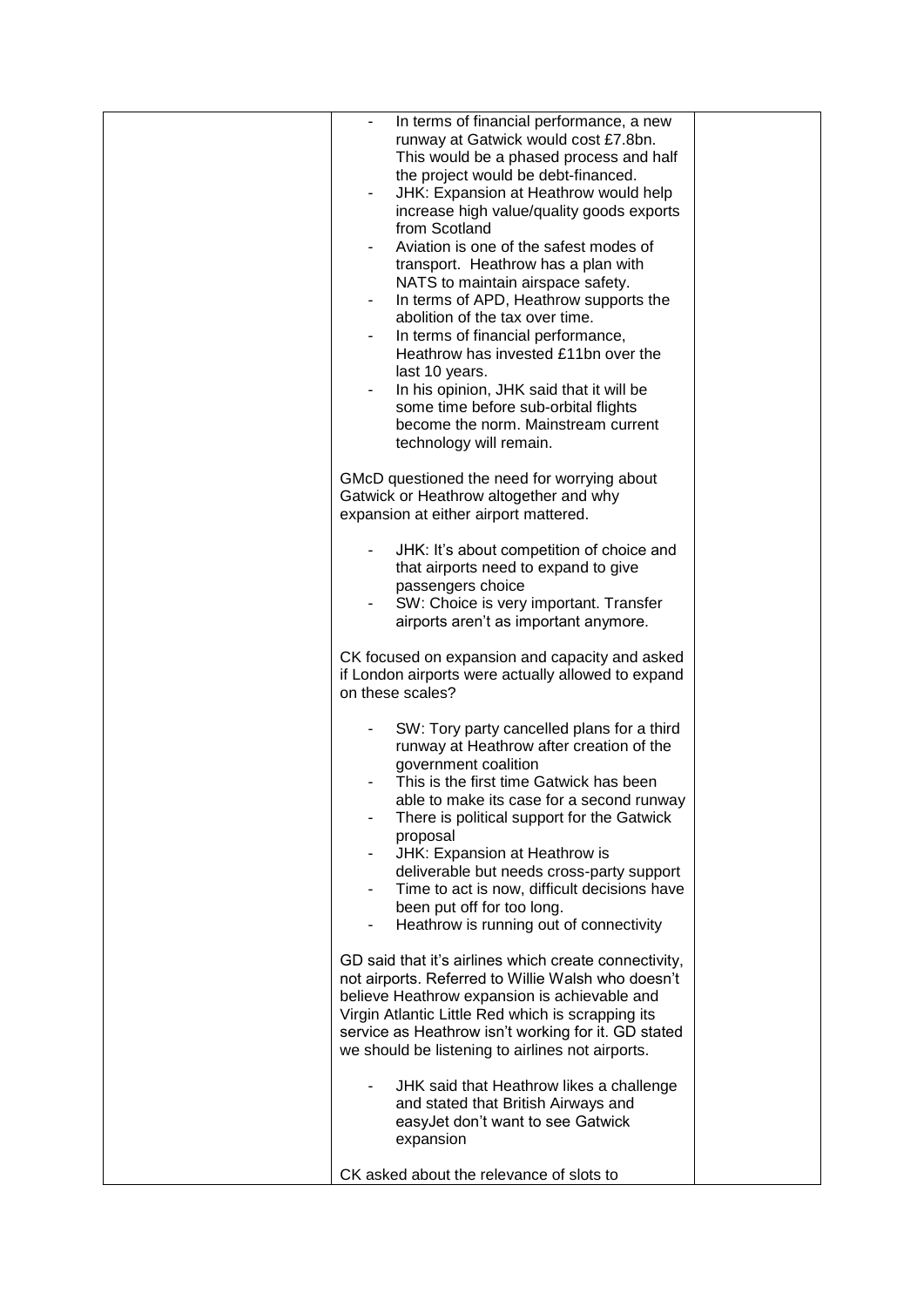| Scotland. How does Scotland get a better deal?                                                                                                                                                                                                                                                                                                                                                                                                                                                                                                                                                                                                                                                          |  |
|---------------------------------------------------------------------------------------------------------------------------------------------------------------------------------------------------------------------------------------------------------------------------------------------------------------------------------------------------------------------------------------------------------------------------------------------------------------------------------------------------------------------------------------------------------------------------------------------------------------------------------------------------------------------------------------------------------|--|
| JHK: A third runway at Heathrow will<br>provide more resilience.<br>Heathrow wants to see more flights to and<br>from Scotland but needs capacity to<br>achieve this.<br>British Airways will want to expand their<br>model if third runway at Heathrow is<br>chosen as preferred option.<br>SW: Gatwick will support process of<br>guaranteeing slots if a legal framework for<br>this is put in place.<br>Cited creation of 10 year £20m route<br>development fund and fact Gatwick would<br>keep passenger charges lower than<br>Heathrow.<br>If Gatwick is chosen, Scotland would<br>receive 14% of new flights                                                                                     |  |
| BMc said that Scotland's population restricts<br>growth of new routes and that London expansion<br>really does matter, not just to England. Around<br>50% of Scottish passengers transfer through a<br>London airport.                                                                                                                                                                                                                                                                                                                                                                                                                                                                                  |  |
| JHK: The more choice of routes from<br>Heathrow means better connectivity.<br>Heathrow has seen growth of transfer<br>passengers over the last five years<br>'Hub busters' won't bring the connectivity<br>that Scotland needs.<br>SW: Thanks to the good work done by<br>Edinburgh and Glasgow airports, choice<br>for passengers is really starting to open<br>up.<br>JHK: If Heathrow continues to be<br>constrained then there will be fewer<br>opportunities for connectivity in Scotland<br>Expanding Heathrow is good for the<br>Scottish economy and allows airlines to<br>compete.<br>SW: Over the next 10 years, Scottish<br>airports will flourish until new runways are<br>built in London. |  |
| DH referred to funding and asked whether Scots<br>passengers would be paying for London airport<br>expansion?                                                                                                                                                                                                                                                                                                                                                                                                                                                                                                                                                                                           |  |
| JHK: Heathrow will be using forward<br>financing. There is a huge latent demand<br>for passengers using Heathrow.<br>SW: Highlighted the difference between<br>the two proposals.<br>Competition is very important and the<br>airport has a series of bi-lateral contracts<br>in place to encourage growth.<br>RMc said that air links to Inverness had been tried                                                                                                                                                                                                                                                                                                                                      |  |